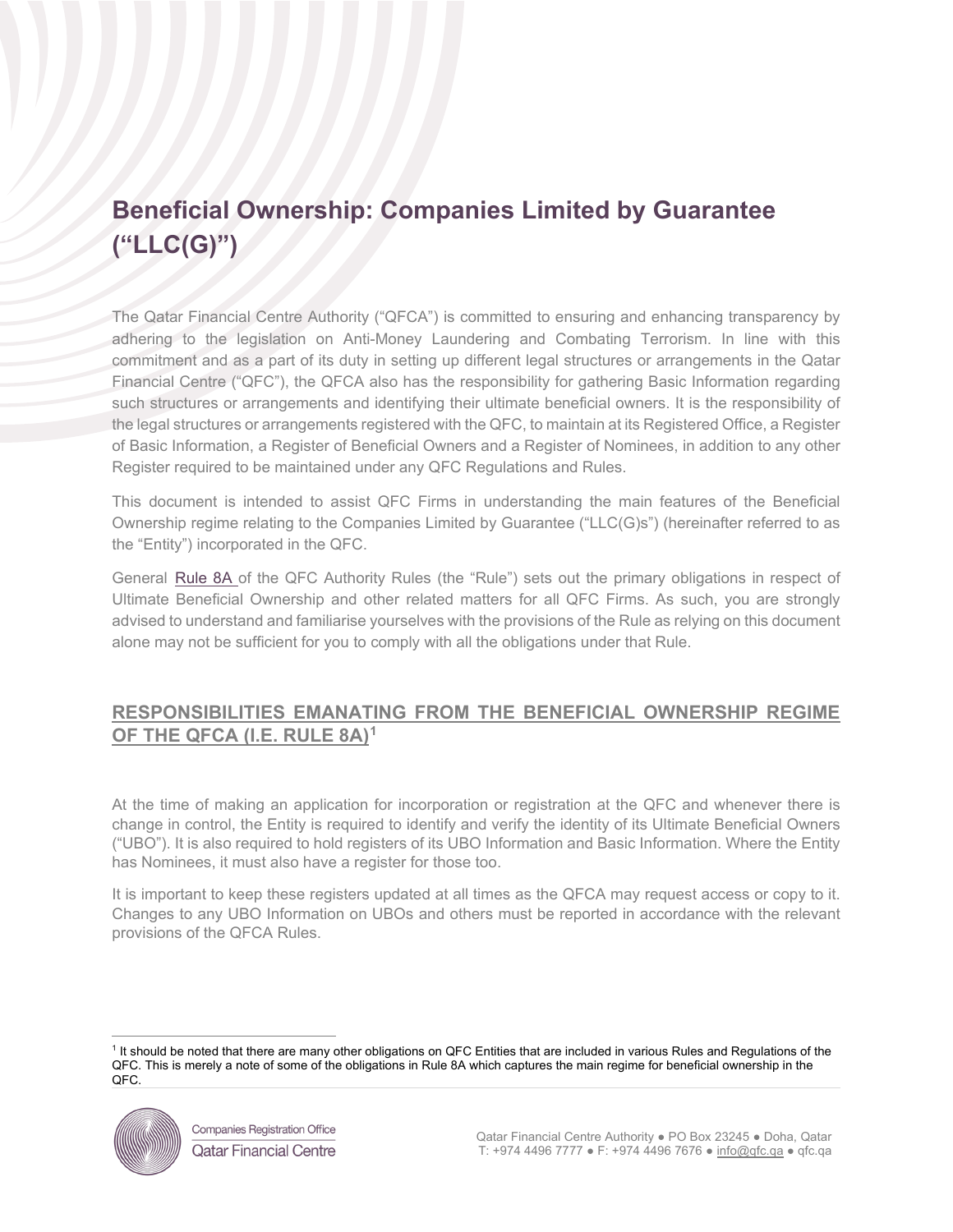### **(A) BASIC INFORMATION**

#### **What is Basic Information?**

Basic information means information relating to the Entity including but not limited to the following:

- 1. Name of the Entity;
- 2. Proof of its incorporation or registration (e.g., Certificate of Incorporation);
- 3. Its legal form and status (e.g., LLC(G));
- 4. Registered office address of the Entity;
- 5. Basic regulating power of the LLC(G) (e.g., articles of association);
- 6. List of key persons including directors and members;
- 7. Amount guaranteed by each of its members;
- 8. Details of the members' interest, including voting rights and category of membership of each Member.

Please click on the following link to read more about what constitutes basic information: [https://qfcra](https://qfcra-en.thomsonreuters.com/sites/default/files/net_file_store/QFCA_Compliance_Notice_No._21.pdf)[en.thomsonreuters.com/sites/default/files/net\\_file\\_store/QFCA\\_Compliance\\_Notice\\_No.\\_21.pdf](https://qfcra-en.thomsonreuters.com/sites/default/files/net_file_store/QFCA_Compliance_Notice_No._21.pdf)

#### **When should the Basic Information be submitted with the QFCA?**

The Entity needs to provide the Basic Information at the time of making an application for incorporation and registration in the QFC and whenever requested by the QFCA or in accordance with the QFC Rules and Regulations. This information may change during the life of the Entity, so it is important that the Entity maintains, at its registered office, a register of Basic Information which must be kept up-to-date at all times.

## **(B) BENEFICIAL OWNERSHIP**

#### **What is Beneficial Ownership?**

**Beneficial Ownership** is a term that is used to determine the natural persons who ultimately own or control a certain legal structure or arrangement. For instance, the member of a given entity may be its direct owner or controller, but that member may be owned or controlled by another corporate entity or vehicle which in turn may be owned by a natural person. It is this natural person who is the Ultimate Beneficial Owner ("**UBO**") of the QFC entity.

Thus, the chain of ownership will need to be determined up until we are able to identify the natural person who is the UBO of the Entity. As such, the Beneficial Ownership regime tracks through several layers of the Entity's legal/corporate and natural owners to determine the UBO. In the QFC, UBO is determined according to a set of criteria that is established under the [Rule](https://qfcra-en.thomsonreuters.com/rulebook/qfca-rules-0) .

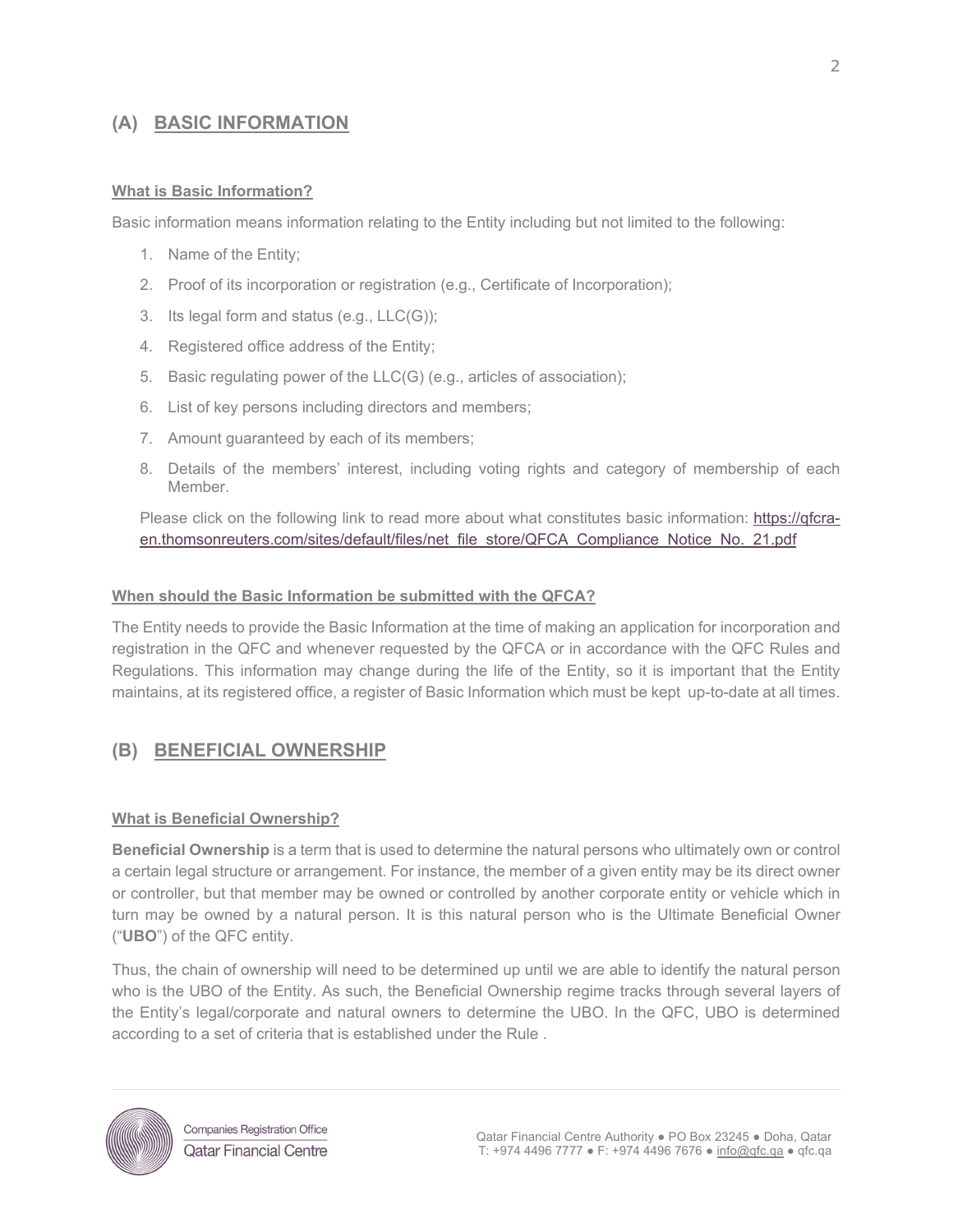#### **How is the UBO of a QFC Firm determined?**

A UBO in respect of an Entity is a natural person who exercises, or has the legal right to exercise, control or influence over the management of the Entity, including the chief executive officer or each director.

Where any of the above roles are fulfilled by a legal person (including legal arrangements), the Entity must identify the natural person(s) who ultimately exercise control over such legal person(s) as the Beneficial Owners. It is important that the Entity traces through all the legal person(s) or legal arrangements in order to determine and identify the natural person that is the UBO of the Entity.

Please see General [Rule 8A](https://qfcra-en.thomsonreuters.com/rulebook/qfca-rules-0) of the QFCA Rules for information on how a UBO is determined.

#### **What is Beneficial Owner ("BO") Information?**

Once the UBO is determined, the Entity must provide to the QFCA the following information about such UBO:

- 1. Full name as it appears on that person's passport or other government issued national identification document, including identifying number, country of issue, date of issue and expiry;
- 2. Nationality(s), place and date of birth;
- 3. Residential address or address for service of notices;
- 4. The date on which that person became or ceased to be a BO;
- 5. Voting rights associated with each member of the Entity;
- 6. A brief description of the basis on which the person exercises control, if control is exercised through means other than voting rights; and
- 7. The date on which the register of BO was last updated.

## **(C) NOMINEES**

Financial Action Task Force (FATF), the global standard setter and policymaking and an enforcement body in the field of combating money laundering, terrorism financing and other threats to the international financial system in the Interpretive Note<sup>[2](#page-2-0)</sup> to its Recommendation 24, explicitly provides that "...countries that have legal persons that …allow nominee shareholders or nominee directors, should take effective measures to ensure that they are not misused for money laundering or terrorist financing".

<span id="page-2-0"></span><sup>2</sup> [https://cfatf-gafic.org/index.php/documents/fatf-40r/390-fatf-recommendation-24-transparency-and-beneficial](https://cfatf-gafic.org/index.php/documents/fatf-40r/390-fatf-recommendation-24-transparency-and-beneficial-ownership-of-legal-persons)[ownership-of-legal-persons](https://cfatf-gafic.org/index.php/documents/fatf-40r/390-fatf-recommendation-24-transparency-and-beneficial-ownership-of-legal-persons)